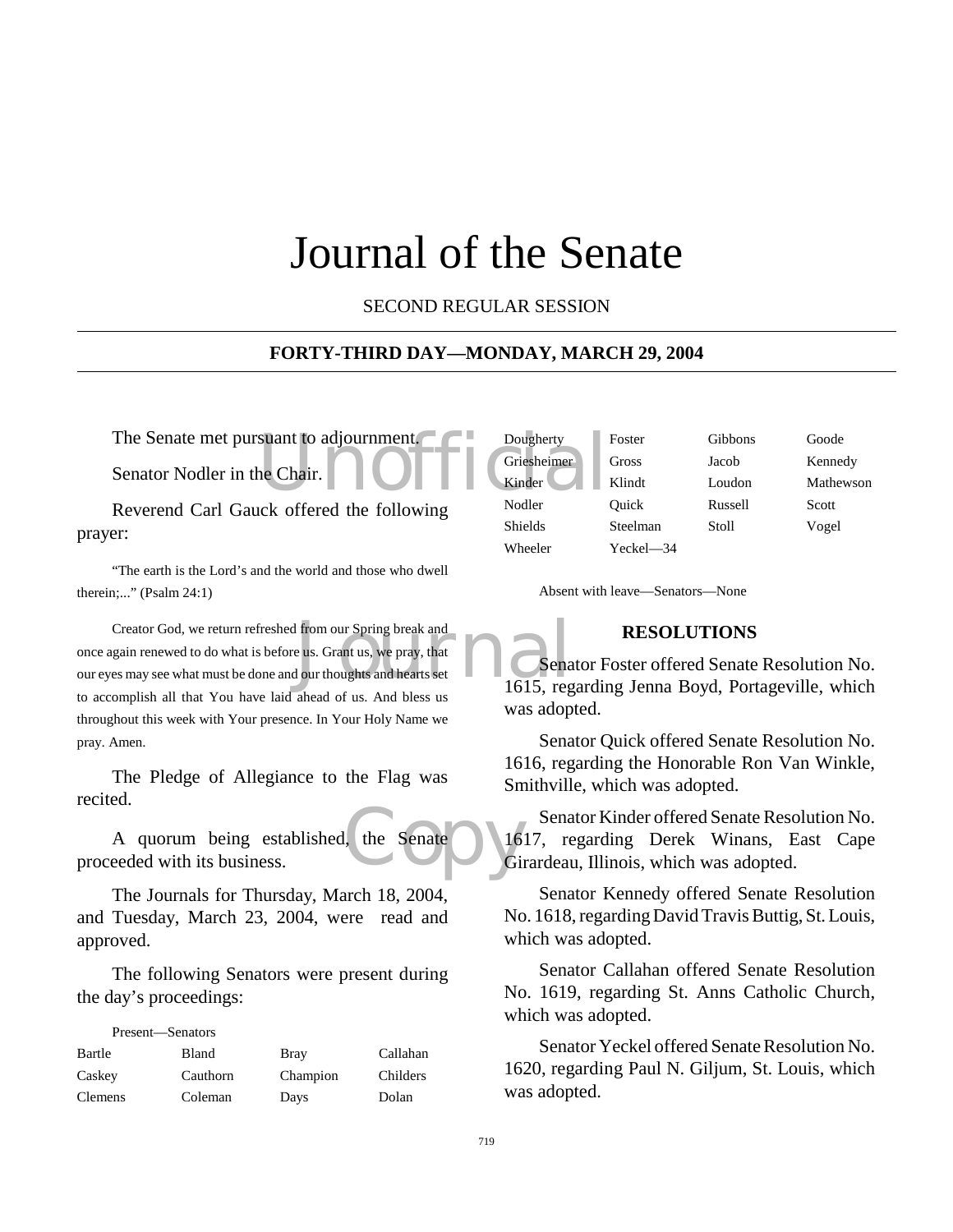Senator Steelman offered Senate Resolution No. 1621, regarding the Seventieth Birthday of Joseph Henry Kever, Westphalia, which was adopted.

Senator Bartle offered Senate Resolution No. 1622, regarding Patrick James "PJ" LeCluyse, Lee's Summit, which was adopted.

Senator Bartle offered Senate Resolution No. 1623, regarding Zachary Mark Banks, Lee's Summit, which was adopted.

#### **CONCURRENT RESOLUTIONS**

Senator Dougherty offered the following concurrent resolution:

FRESOLUTION NO. 45<br>
temporary bottom of April as "Literacy Leonary Department of April as "Literacy" SENATE CONCURRENT RESOLUTION NO. 45 Relating to the designation of April as "Literacy Month" in Missouri.

BE IT ENACTED BY THE GENERAL ASSEMBLY OF THE STATE OF MISSOURI, AS FOLLOWS:

WHEREAS, literacy means having a broad range of skills that include reading, writing, mathematics, critical thinking, and speaking in English; and

teracy also includes such<br>s, working on teams, and<br>orce is essential to the local, WHEREAS, for businesses, literacy also includes such workplace basics as using computers, working on teams, and making decisions, and a literate workforce is essential to the local, state, and national economy and effects economic competitiveness in a global market; and

WHEREAS, learning does not end with formal education but continues throughout life as individuals acquire new knowledge and skills; and

n their role as their<br>to be ready to learn<br>to succeed once in WHEREAS, literacy empowers parents in their role as their children's first teacher, preparing their children to be ready to learn upon entering school and helping their children to succeed once in school; and

WHEREAS, English as a second language programs empower non-English speaking adults to be successful in society and at work, and to contribute to the success of their children at home through language development and to participate in their children's education; and

WHEREAS, literacy empowers Missouri citizens by enabling them to exercise the rights and responsibilities of citizenship:

NOW, THEREFORE, BE IT RESOLVED that the members of the Senate of the Ninety-second General Assembly, Second Regular Session, the House of Representatives concurring therein, hereby designate April of each year to be "Literacy Month" in Missouri; and

BE IT FURTHER RESOLVED that the members of the General Assembly recommend that Literacy Month be observed by schools and all Missouri citizens with appropriate activities that focus public awareness on empowering Missourians through increased literacy skills; and

BE IT FURTHER RESOLVED that this resolution be sent to the Governor for his approval or rejection pursuant to the Missouri Constitution.

Read 1st time.

#### **THIRD READING OF SENATE BILLS**

**SB 1259**, introduced by Senator Childers, entitled:

An Act to repeal section 306.127, RSMo, and to enact in lieu thereof one new section relating to temporary boater education permits, with a termination date.

Was called from the Consent Calendar and taken up.

On motion of Senator Childers, **SB 1259** was read the 3rd time and passed by the following vote:

| YEAS—Senators |           |                |                |
|---------------|-----------|----------------|----------------|
| Bartle        | Bray      | Callahan       | Caskey         |
| Cauthorn      | Champion  | Childers       | <b>Clemens</b> |
| Coleman       | Days      | Dougherty      | Foster         |
| Gibbons       | Goode     | Griesheimer    | Gross          |
| Jacob         | Kennedy   | Kinder         | Klindt         |
| Loudon        | Mathewson | Nodler         | Ouick          |
| Russell       | Scott     | <b>Shields</b> | Steelman       |
| Stoll         | Vogel     | Wheeler        | $Yechel$ $-32$ |
|               |           |                |                |

NAYS—Senators—None

Absent—Senators Bland Dolan—2

Absent with leave—Senators—None

The President declared the bill passed.

On motion of Senator Childers, title to the bill was agreed to.

Senator Childers moved that the vote by which the bill passed be reconsidered.

Senator Gibbons moved that motion lay on the table, which motion prevailed.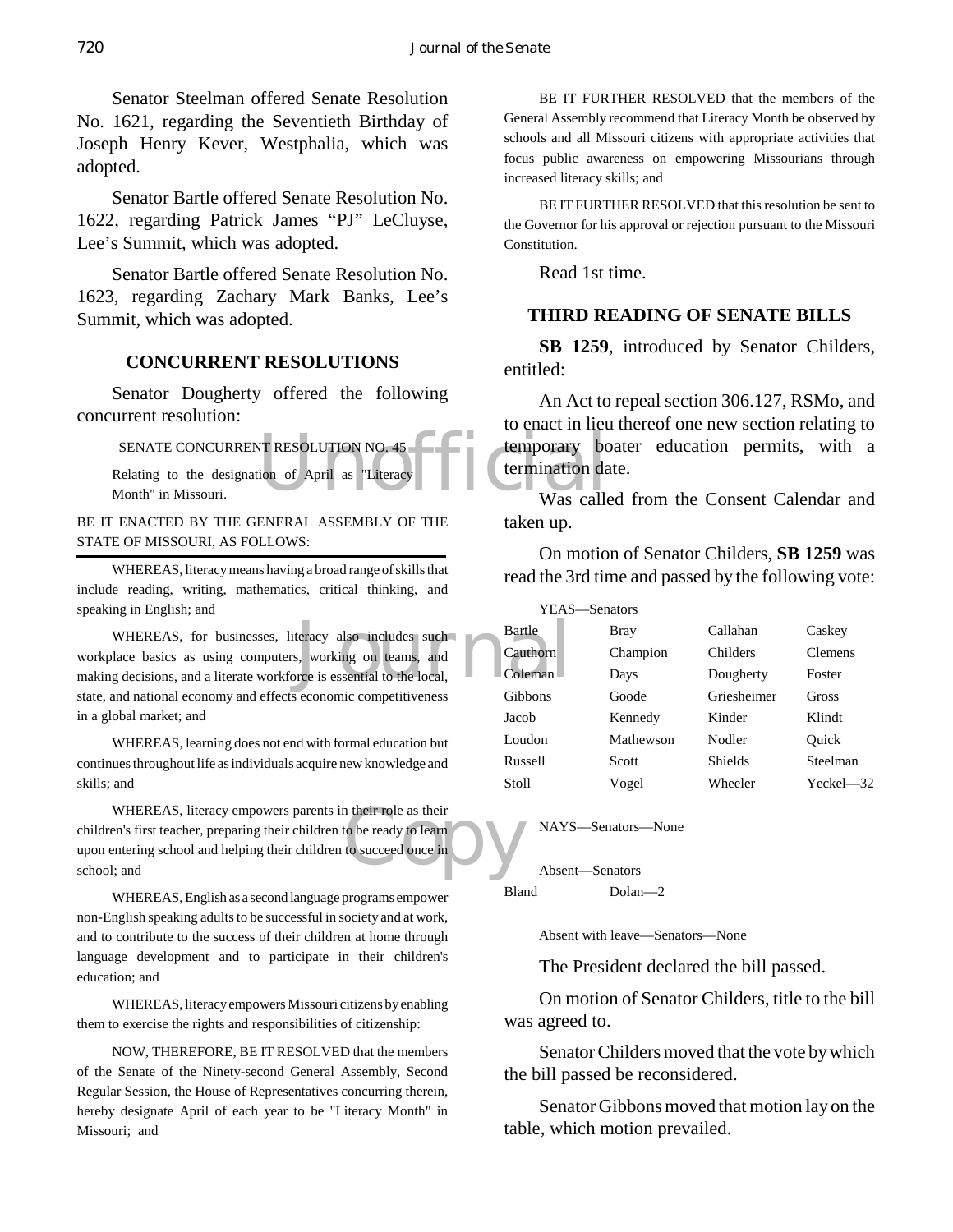**SB 1269**, with **SCS**, introduced by Senator Yeckel, entitled:

An Act to repeal section 67.1545, RSMo, and to enact in lieu thereof one new section relating to sales and use tax authorized in certain districts.

Was called from the Consent Calendar and taken up.

**SCS** for **SB 1269**, entitled:

#### SENATE COMMITTEE SUBSTITUTE FOR SENATE BILL NO. 1269

An Act to repeal sections 67.1401, 67.1461, and 67.1545, RSMo, and to enact in lieu thereof three new sections relating to sales and use tax authorized in certain districts.

Was taken up.

Senator Yeckel moved that **SCS** for **SB 1269** taken up. be adopted.

At the request of Senator Yeckel, the above motion was withdrawn, which placed the bill back on the Consent Calendar.

SB 1296, introduced by Senator Callahan,<br>
led:<br>
An Act to authorize the sale of certain state entitled:

An Act to authorize the sale of certain state property.

Was called from the Consent Calendar and taken up.

On motion of Senator Callahan, **SB 1296** was

#### YEAS—Senators

| read the 3rd time and passed by the following vote: |              |             |           |      |
|-----------------------------------------------------|--------------|-------------|-----------|------|
| YEAS—Senators                                       |              |             |           |      |
| Bartle                                              | <b>Bland</b> | <b>Bray</b> | Callahan  |      |
| Caskey                                              | Cauthorn     | Champion    | Childers  | Klii |
| <b>Clemens</b>                                      | Coleman      | Days        | Dolan     |      |
| Dougherty                                           | Foster       | Gibbons     | Goode     |      |
| Griesheimer                                         | Gross        | Jacob       | Kennedy   |      |
| Kinder                                              | Klindt       | Loudon      | Mathewson |      |
| Nodler                                              | Ouick        | Russell     | Scott     |      |
| <b>Shields</b>                                      | Steelman     | Stoll       | Vogel     | fol  |
| Wheeler                                             | Yeckel—34    |             |           |      |

NAYS—Senators—None

Absent—Senators—None

Absent with leave—Senators—None

The President declared the bill passed.

On motion of Senator Callahan, title to the bill was agreed to.

Senator Callahan moved that the vote by which the bill passed be reconsidered.

Senator Gibbons moved that motion lay on the table, which motion prevailed.

**SB 1302**, introduced by Senator Champion, entitled:

An Act relating to authorizing the board of governors of Southwest Missouri State University to convey property in Springfield, with an emergency clause.

Was called from the Consent Calendar and taken up.

On motion of Senator Champion, **SB 1302** was read the 3rd time and passed by the following vote:

| YEAS-Senators |          |                |                |
|---------------|----------|----------------|----------------|
| Bartle        | Bland    | Bray           | Callahan       |
| Caskey        | Cauthorn | Champion       | Childers       |
| Clemens       | Coleman  | Days           | Dolan          |
| Dougherty     | Foster   | <b>Gibbons</b> | Goode          |
| Griesheimer   | Gross    | Jacob          | Kennedy        |
| Kinder        | Loudon   | Mathewson      | Nodler         |
| Russell       | Scott    | Shields        | Steelman       |
| Stoll         | Vogel    | Wheeler        | $Yechel$ $-32$ |
|               |          |                |                |

NAYS—Senators—None

Absent—Senators Klindt Quick—2

Absent with leave—Senators—None

The President declared the bill passed.

The emergency clause was adopted by the following vote:

| YEAS—Senators |          |          |                |
|---------------|----------|----------|----------------|
| Bartle        | Bray     | Callahan | Caskey         |
| Cauthorn      | Champion | Childers | <b>Clemens</b> |
| Coleman       | Days     | Dolan    | Dougherty      |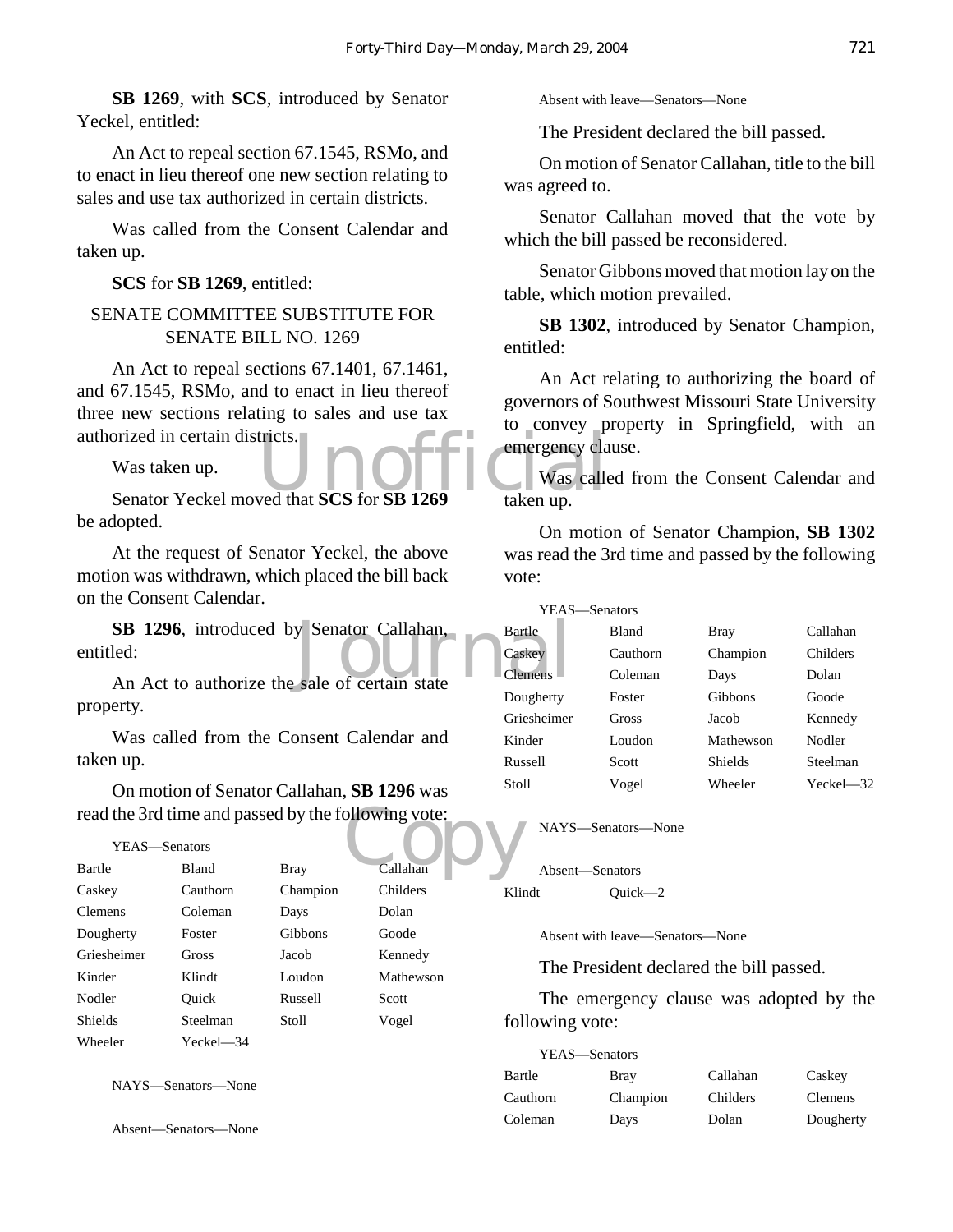Foster Gibbons Goode Griesheimer Gross Jacob Kennedy Kinder Loudon Nodler Quick Russell Scott Shields Steelman Vogel Wheeler Yeckel—30

NAYS—Senators—None

Absent—Senators

Bland Klindt Mathewson Stoll—4

Absent with leave—Senators—None

Senator Bartle assumed the Chair.

On motion of Senator Champion, title to the bill was agreed to.

moved that the vote by bill was agreed<br>reconsidered. Senator Champion moved that the vote by which the bill passed be reconsidered.

Senator Gibbons moved that motion lay on the table, which motion prevailed.

**SB 1304**, with **SCS**, introduced by Senators Griesheimer and Gibbons, entitled:

 $\begin{array}{c} \text{Sena} \\ \text{Sena} \\ \text{in addition} \\ \text{in addition} \\ \text{in addition} \\ \text{in addition} \\ \text{in addition} \\ \text{in equation} \\ \text{in equation} \\ \text{in equation} \\ \text{in equation} \\ \text{in equation} \\ \text{in equation} \\ \text{in equation} \\ \text{in equation} \\ \text{in equation} \\ \text{in equation} \\ \text{in equation} \\ \text{in equation} \\ \text{in equation} \\ \text{in equation} \\ \text{in equation} \\ \text{in equation} \\ \text{in equation} \\ \text{in equation} \\ \text{in equation} \\ \text{in equation} \\ \text{in equation} \\ \text{in equation} \\ \text{in equation} \\ \text{$ An Act to repeal section 99.847, RSMo, and to enact in lieu thereof one new section relating to reimbursement from the special allocation fund for emergency services.

Was called from the Consent Calendar and taken up by Senator Griesheimer.

**SCS** for **SB 1304**, entitled:

SENATE COMMITTEE SUBSTITUTE FOR SENATE BILL NO. 1304

add<br>
04<br>
ment from the<br>
EV services An Act relating to reimbursement from the special allocation fund for emergency services.

Was taken up.

Senator Griesheimer moved that **SCS** for **SB 1304** be adopted, which motion prevailed.

On motion of Senator Griesheimer, **SCS** for **SB 1304** was read the 3rd time and passed by the following vote:

YEAS—Senators

| Bartle | Bland    | <b>Bray</b> | Callahan |
|--------|----------|-------------|----------|
| Caskey | Cauthorn | Champion    | Childers |

| Clemens     | Coleman | Days      | Dolan   |
|-------------|---------|-----------|---------|
| Dougherty   | Foster  | Gibbons   | Goode   |
| Griesheimer | Gross   | Jacob     | Kennedy |
| Kinder      | Loudon  | Mathewson | Nodler  |
| Ouick       | Russell | Scott     | Shields |
| Steelman    | Stoll   | Vogel     | Wheeler |
| Yeckel—33   |         |           |         |

NAYS—Senators—None

Absent—Senator Klindt—1

Absent with leave—Senators—None

The President declared the bill passed.

On motion of Senator Griesheimer, title to the bill was agreed to.

Senator Griesheimer moved that the vote by which the bill passed be reconsidered.

Senator Gibbons moved that motion lay on the table, which motion prevailed.

#### **SENATE BILLS FOR PERFECTION**

Senator Kinder moved that **SB 1081**, with **SCS**, be called from the Informal Calendar and taken up for perfection, which motion prevailed.

**SCS** for **SB 1081**, entitled:

#### SENATE COMMITTEE SUBSTITUTE FOR SENATE BILL NO. 1081

An Act to amend chapter 431, RSMo, by adding thereto six new sections relating to resolution of disputes concerning alleged defective residential construction.

Was taken up.

Senator Kinder moved that **SCS** for **SB 1081** be adopted.

Senator Kinder offered **SS** for **SCS** for **SB 1081**, entitled:

#### SENATE SUBSTITUTE FOR SENATE COMMITTEE SUBSTITUTE FOR SENATE BILL NO. 1081

An Act to amend chapter 431, RSMo, by adding thereto six new sections relating to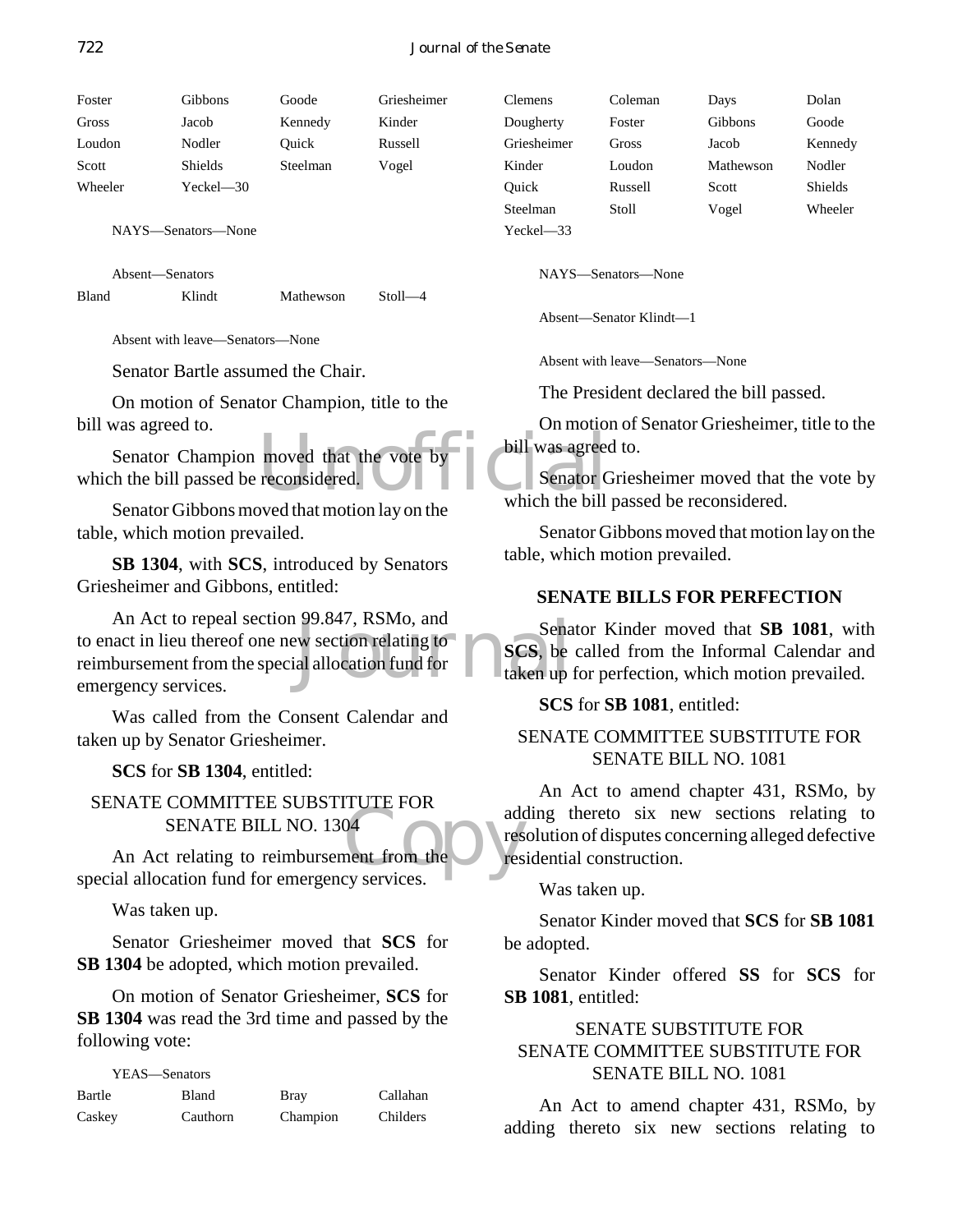resolution of disputes concerning alleged defective residential construction.

Senator Kinder moved that **SS** for **SCS** for **SB 1081** be adopted.

Senator Quick offered **SA 1**, which was read:

#### SENATE AMENDMENT NO. 1

Amend Senate Substitute for Senate Committee Substitute for Senate Bill No. 1081, Page 5, Section 431.303, Line 15, by striking the word "NINETY" and inserting in lieu thereof "**THIRTY**".

Senator Quick moved that the above amendment be adopted, which motion prevailed.

## Senator Jacob offered **SA 2**, which was read:<br>
SENATE AMENDMENT NO. 2<br>
Amond Senato Substitute for Senato SENATE AMENDMENT NO. 2

Amend Senate Substitute for Senate Committee Substitute for Senate Bill No. 1081, Page 15, Section 431.312, Lines 11-14, by striking all of said lines and inserting in lieu thereof the following:

"3. Statements made during the mediation<br>hearing by any party claimant, any party<br>contractor, or any attorney or other agent of a<br>amendme "**3. Statements made during the mediation hearing by any party claimant, any party party claimant or party contractor shall not be admissible in a subsequent action.**".

Senator Jacob moved that the above amendment be adopted, which motion prevailed.

Senator Quick offered **SA 3**:

#### SENATE AMENDMENT NO. 3

NO. 3<br>for Senate aft Amend Senate Substitute for Senate Committee Substitute for Senate Bill No. 1081, Page 16, Section 431.315, Line 19, by inserting after all of said line the following:

"**Section 1. The provisions of sections 431.300 through 431.315 shall not apply to any claim of a homeowner against a contractor if such contractor failed to provide the written notice required by section 431.303.**"; and

Further amend the title and enacting clause accordingly.

Senator Quick moved that the above amendment be adopted, which motion prevailed.

Senator Jacob offered **SA 4**, which was read:

#### SENATE AMENDMENT NO. 4

Amend Senate Substitute for Senate Committee Substitute for Senate Bill No. 1081, Section 431.306, Page 7, Lines 20-21, by deleting immediately after the word "claim" the following "described in the notice of claim without further notice.".

Senator Jacob moved that the above amendment be adopted.

At the request of Senator Jacob, **SA 4** was withdrawn.

Senator Jacob offered **SA 5**, which was read:

#### SENATE AMENDMENT NO. 5

Amend Senate Substitute for Senate Committee Substitute for Senate Bill No. 1081, Page 7, Section 431.306, Line 20, by striking after the words "defect claim" the words: "described in the notice of claim".

Senator Jacob moved that the above amendment be adopted, which motion prevailed.

Senator Quick offered **SA 6**:

#### SENATE AMENDMENT NO. 6

Amend Senate Substitute for Senate Committee Substitute for Senate Bill No. 1081, Page 12, Section 431.306, Line 24, by inserting after all of said line the following:

"**11. The prevailing party in any action brought pursuant to this section may be awarded reasonable attorneys fees and court costs.**".

Senator Quick moved that the above amendment be adopted.

Senator Jacob offered **SA 1** to **SA 6**, which was read:

> SENATE AMENDMENT NO. 1 TO SENATE AMENDMENT NO. 6

Amend Senate Amendment No. 6 to Senate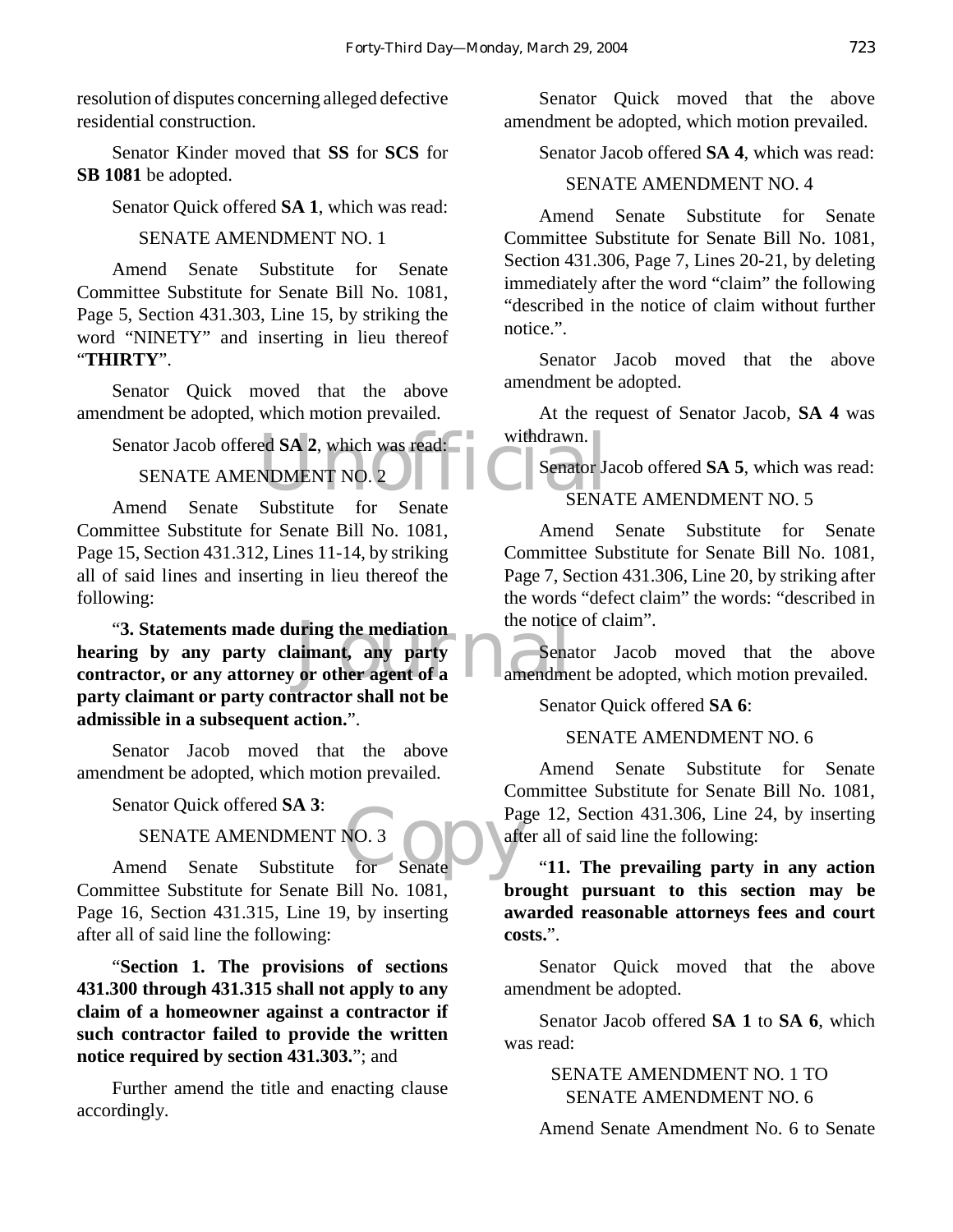Substitute for Senate Committee Substitute for Senate Bill No. 1081, Page 1, Section 431.306, Line 5, by inserting after the end of said line the following:

"And further amend said bill, page 5, section 431.303, line 25, by inserting immediately at the end of said line the following: "THE PREVAILING PARTY IN ANY ACTION BROUGHT BY THE CLAIMANT AGAINST A CONTRACTOR MAY BE AWARDED REASONABLE ATTORNEY FEES AND COURT COSTS." ".

be taken. He was joined in his request by<br>
tors Caskey, Childers, Kinder and Stoll. - - - - Committee Supplements<br>
SA 1 to **SA 6** failed of adoption by the the following Senator Jacob moved that the above amendment be adopted and requested a roll call vote be taken. He was joined in his request by Senators Caskey, Childers, Kinder and Stoll.

following vote:

|                | YEAS-Senators  |              |                 | οf<br>any a                |
|----------------|----------------|--------------|-----------------|----------------------------|
| Coleman        | Dougherty      | Goode        | Jacob           | subsectio                  |
| Kennedy        | Mathewson      | Ouick $-7$   |                 | lieu there                 |
|                | NAYS-Senators  |              |                 | Sena                       |
| Bartle         | Bland          | <b>Bray</b>  | Callahan        | amendme                    |
| Caskey         | Cauthorn       | Champion     | <b>Childers</b> | Sena                       |
| <b>Clemens</b> | Days           | Dolan        | Foster          |                            |
| Gibbons        | Griesheimer    | <b>Gross</b> | Kinder          | S                          |
| Klindt         | Loudon         | Nodler       | Russell         | Ame                        |
| Scott          | <b>Shields</b> | Steelman     | Stoll           | Committe                   |
| Vogel          | Yeckel-26      |              |                 | Page 5, S                  |
|                |                |              |                 | $\Delta$ <b>f</b> tan that |

Absent—Senator Wheeler—1

```
Absent with leave—Senators—None
```
**SA 6** was again taken up.

Senator Quick moved that the above amendment be adopted and requested a roll call vote be taken. He was joined in his request by Senators Bland, Caskey, Coleman and Mathewson.

**SA 6** failed of adoption by the following vote:

| YEAS—Senators |         |           |       |
|---------------|---------|-----------|-------|
| <b>Bland</b>  | Coleman | Goode     | Jacob |
| Mathewson     | Ouick   | Wheeler-7 |       |

| NAYS-Senators |                |           |                |
|---------------|----------------|-----------|----------------|
| Bartle        | Bray           | Callahan  | Caskey         |
| Cauthorn      | Champion       | Childers  | <b>Clemens</b> |
| Days          | Dolan          | Dougherty | Foster         |
| Gibbons       | Griesheimer    | Gross     | Kinder         |
| Klindt        | Loudon         | Nodler    | Russell        |
| Scott         | <b>Shields</b> | Steelman  | Stoll          |
| Vogel         | Yeckel-26      |           |                |
|               |                |           |                |

Absent—Senator Kennedy—1

Absent with leave—Senators—None

Senator Jacob offered **SA 7**, which was read:

#### SENATE AMENDMENT NO. 7

Amend Senate Substitute for Senate Committee Substitute for Senate Bill No. 1081, Section 431.306, Page 11, Lines 13-15, by deleting the following "Prior to commencing any action alleging a construction defect or after the dismissal of any action without prejudice pursuant to subsection 6 of this section, the" and inserting in lieu thereof "**The**".

Senator Jacob moved that the above amendment be adopted, which motion prevailed.

Senator Jacob offered **SA 8**, which was read:

#### SENATE AMENDMENT NO. 8

Copy<sub>ster</sub> Amend Senate Substitute for Senate Committee Substitute for Senate Bill No. 1081, Page 5, Section 431.303(3), Line 28, by adding after the word "section" the following: "or the contractor otherwise does not comply with the provisions of sections 431.300 through 431.315".

Senator Jacob moved that the above amendment be adopted.

Senator Nodler assumed the Chair.

At the request of Senator Kinder, **SB 1081**, with **SCS**, **SS** for **SCS** and **SA 8** (pending), was placed on the Informal Calendar.

#### **MESSAGES FROM THE HOUSE**

The following messages were received from the House of Representatives through its Chief Clerk: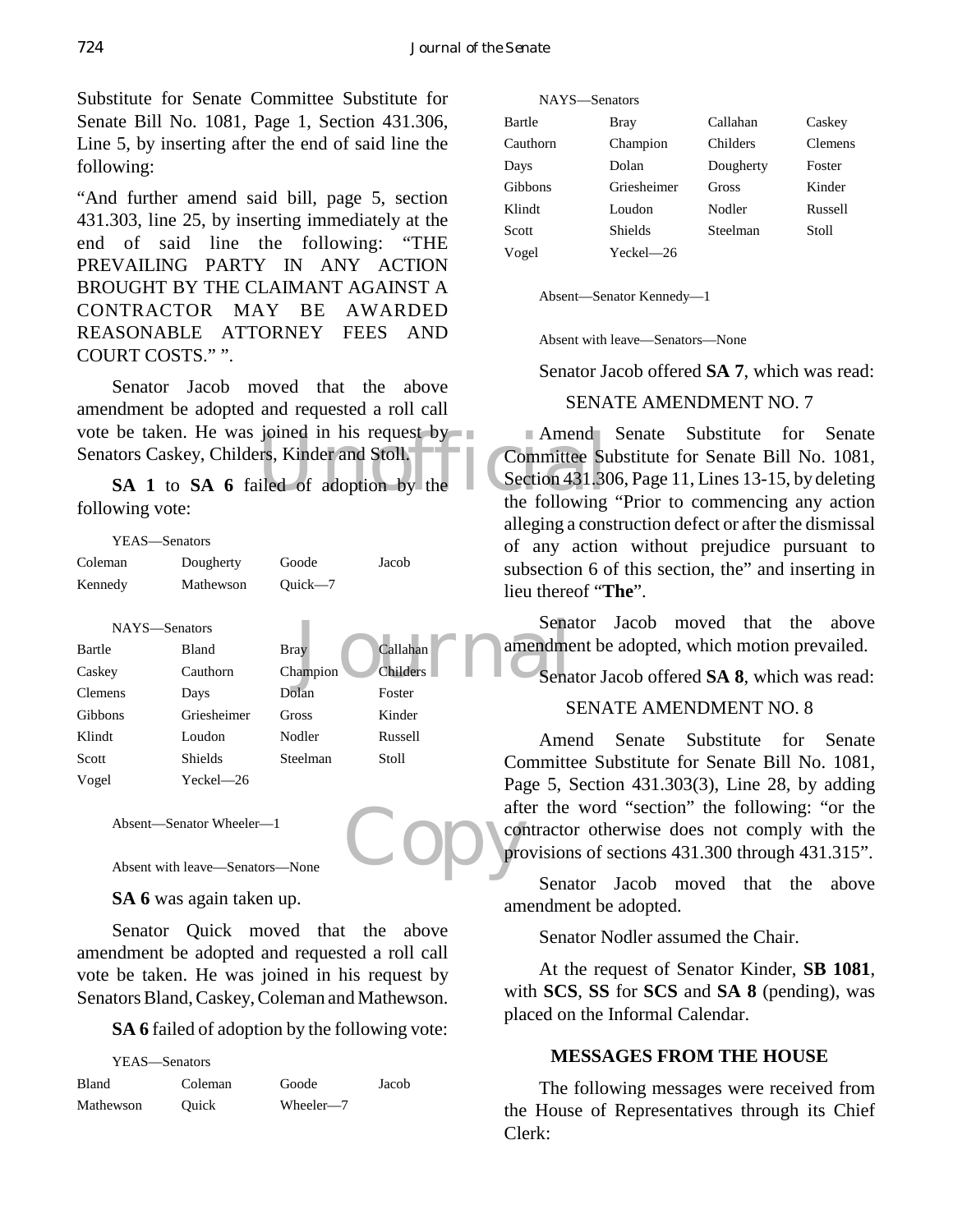Mr. President: I am instructed by the House of Representatives to inform the Senate that the Speaker has appointed the following conferees to act with a like committee from the Senate on **SCS** for **HCS** for **HB 1014**, as amended. Representatives: Bearden, Lager, Purgason, Campbell and LeVota.

Also,

Mr. President: I am instructed by the House of Representatives to inform the Senate that the House refuses to recede from its position on **HCS** for **SB 739**, as amended, and grants the Senate a conference thereon.

#### **MESSAGES FROM THE GOVERNOR**

EXPOVERING<br>
Sages were received from  $\prod_{\text{C}}$  Also, The following messages were received from the Governor, reading of which was waived:

OFFICE OF THE GOVERNOR State of Missouri Jefferson City, Missouri March 18, 2004 TO THE SENATE OF THE 92nd GENERAL ASSEMBLY OF

THE STATE OF MISSOURI:

I have the honor to transmit to you herewith for your advice<br>
I have<br>
I have the following appointment to office:<br>
Monica L. Anthony, 404 Norris Drive, Jefferson City, Cole<br>
V. Missouri 65109, as a member of the Personnel and consent the following appointment to office:

Monica L. Anthony, 404 Norris Drive, Jefferson City, Cole County, Missouri 65109, as a member of the Personnel Advisory Board, for a term ending July 13, 2008, and until her successor is duly appointed and qualified; vice, Vicky Weimholt, resigned.

> Respectfully submitted, BOB HOLDEN Governor

Also,

**Copy** OFFICE OF THE GOVERNOR State of Missouri Jefferson City, Missouri March 18, 2004

TO THE SENATE OF THE 92nd GENERAL ASSEMBLY OF THE STATE OF MISSOURI:

I have the honor to transmit to you herewith for your advice and consent the following appointment to office:

Robert Estes, Republican, 1613 S. Garrison Avenue, Carthage, Jasper County, Missouri 64836, as a member of the State Committee of Marital and Family Therapists, for a term ending January 26, 2009, and until his successor is duly appointed and qualified; vice, John R. Small, term expired.

> Respectfully submitted, BOB HOLDEN Governor

Also,

Also,

Also,

OFFICE OF THE GOVERNOR State of Missouri Jefferson City, Missouri March 18, 2004

TO THE SENATE OF THE 92nd GENERAL ASSEMBLY OF THE STATE OF MISSOURI:

I have the honor to transmit to you herewith for your advice and consent the following appointment to office:

Debra Foster Greene, Ph.D., 3608 Mall Ridge Street, Jefferson City, Cole County, Missouri 65109, as a member of the Unmarked Human Burial Consultation Committee, for a term ending July 3, 2006, and until her successor is duly appointed and qualified; vice, reappointed to a full term.

> Respectfully submitted, BOB HOLDEN Governor

OFFICE OF THE GOVERNOR State of Missouri Jefferson City, Missouri March 18, 2004

TO THE SENATE OF THE 92nd GENERAL ASSEMBLY OF THE STATE OF MISSOURI:

I have the honor to transmit to you herewith for your advice and consent the following appointment to office:

Darryl E. Knopf, Democrat, 7303 Christopher, St. Louis, St. Louis County, Missouri 63129, as a member of the Missouri Real Estate Appraisers Commission, for a term ending September 12, 2006, and until his successor is duly appointed and qualified; vice, reappointed to a full term.

> Respectfully submitted, BOB HOLDEN Governor

OFFICE OF THE GOVERNOR State of Missouri Jefferson City, Missouri March 18, 2004

TO THE SENATE OF THE 92nd GENERAL ASSEMBLY OF THE STATE OF MISSOURI:

I have the honor to transmit to you herewith for your advice and consent the following appointment to office:

Linda J. Picou, Republican, 2546 Grayland Walk, St. Louis, St. Louis County, Missouri 63129, as a member of the Workers' Compensation Determination Review Board, for a term ending March 3, 2007, and until her successor is duly appointed and qualified; vice, reappointed to a full term.

> Respectfully submitted, BOB HOLDEN Governor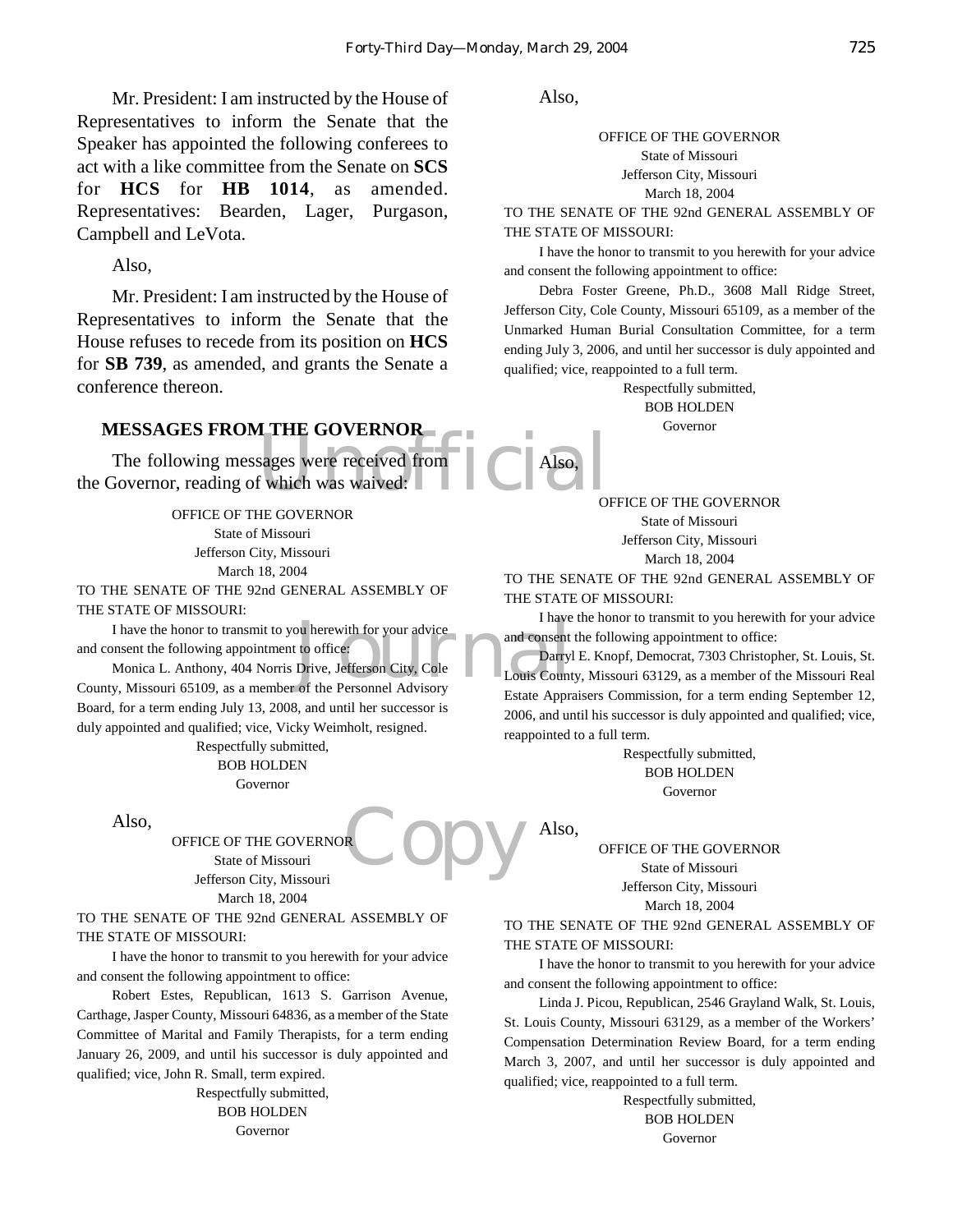Also,

#### OFFICE OF THE GOVERNOR State of Missouri Jefferson City, Missouri March 18, 2004

TO THE SENATE OF THE 92nd GENERAL ASSEMBLY OF THE STATE OF MISSOURI:

I have the honor to transmit to you herewith for your advice and consent the following appointment to office:

Tia Marie Strait, 211 N. Garrison, Carthage, Jasper County, Missouri 64836, as a member of the Advisory Commission for Dental Hygienists, for a term ending March 22, 2009, and until her successor is duly appointed and qualified; vice, reappointed to a full term.

> Unofficial. Respectfully submitted, BOB HOLDEN Governor

Also,

#### Also,

OFFICE OF THE GOVERNOR State of Missouri Jefferson City, Missouri March 25, 2004

TO THE SENATE OF THE 92nd GENERAL ASSEMBLY OF THE STATE OF MISSOURI:

I have the honor to transmit to you herewith for your advice and consent the following appointment to office:

Ronald A. Battelle, 1494 Kingsford Drive, Florissant, St. Louis County, Missouri 63031, as a member of the Peace Officer Standards and Training Commission, for a term ending October 3, 2006, and until his successor is duly appointed and qualified; vice, reappointed to a full term.

> Respectfully submitted, BOB HOLDEN Governor

OFFICE OF THE GOVERNOR

State of Missouri Jefferson City, Missouri March 25, 2004

TO THE SENATE OF THE 92nd GENERAL ASSEMBLY OF THE STATE OF MISSOURI:

I have the honor to transmit to you herewith for your advice and consent the following appointment to office:

Cynthia Jane Brinkley, Republican, 12214 Mentz Hill Road, St. Louis, St. Louis County, Missouri 63128, as a member of the Harris-Stowe State College Board of Regents, for a term ending August 28, 2008, and until her successor is duly appointed and qualified; vice, Carol Banta Walker, term expired.

Respectfully submitted,

BOB HOLDEN

Governor

Also,

Also,

OFFICE OF THE GOVERNOR State of Missouri Jefferson City, Missouri March 25, 2004

TO THE SENATE OF THE 92nd GENERAL ASSEMBLY OF THE STATE OF MISSOURI:

I have the honor to transmit to you herewith for your advice and consent the following appointment to office:

Patricia A. Lepp, 6239 Kings Ferry Road, St. Louis, St. Louis County, Missouri 63129, as a member of the Missouri Dental Board, for a term ending January 10, 2009, and until her successor is duly appointed and qualified; vice, reappointed to a full term.

> Respectfully submitted, BOB HOLDEN Governor

Also,

OFFICE OF THE GOVERNOR State of Missouri Jefferson City, Missouri March 18, 2004

TO THE SENATE OF THE 92nd GENERAL ASSEMBLY OF THE STATE OF MISSOURI:

I have the honor to transmit to you herewith for your advice and consent the following appointment to office:

bu herewith for your advice<br>to office:<br>way D, California, Moniteau<br>St, Louis, St<br>per of the State Board of<br> $\begin{array}{c} \text{St. Louis, St} \\ \text{Done's theorem} \\ \text{Simpler} \\ \text{Simpler} \\ \text{Simpler} \\ \text{Simpler} \\ \text{Simpler} \\ \text{Simpler} \\ \text{Simpler} \\ \text{Simpler} \\ \text{Simpler} \\ \text{Simpler} \\ \text{Simpler} \\$ Donald Vanderfeltz, 26683 Highway D, California, Moniteau County, Missouri 65018, as a member of the State Board of Optometry, for a term ending June 30, 2006, and until his successor is duly appointed and qualified; vice, Terrence Swinger, resigned.

> Respectfully submitted, BOB HOLDEN Governor

Also,

**Copy** OFFICE OF THE GOVERNOR State of Missouri Jefferson City, Missouri March 18, 2004

TO THE SENATE OF THE 92nd GENERAL ASSEMBLY OF THE STATE OF MISSOURI:

I have the honor to transmit to you herewith for your advice and consent the following appointment to office:

Jane L. VanSant, 700 Southeast 800 Road, Leeton, Johnson County, Missouri 64761, as a member of the Missouri Acupuncturist Advisory Committee, for a term ending December 10, 2007, and until her successor is duly appointed and qualified; vice, reappointed to a full term.

> Respectfully submitted, BOB HOLDEN Governor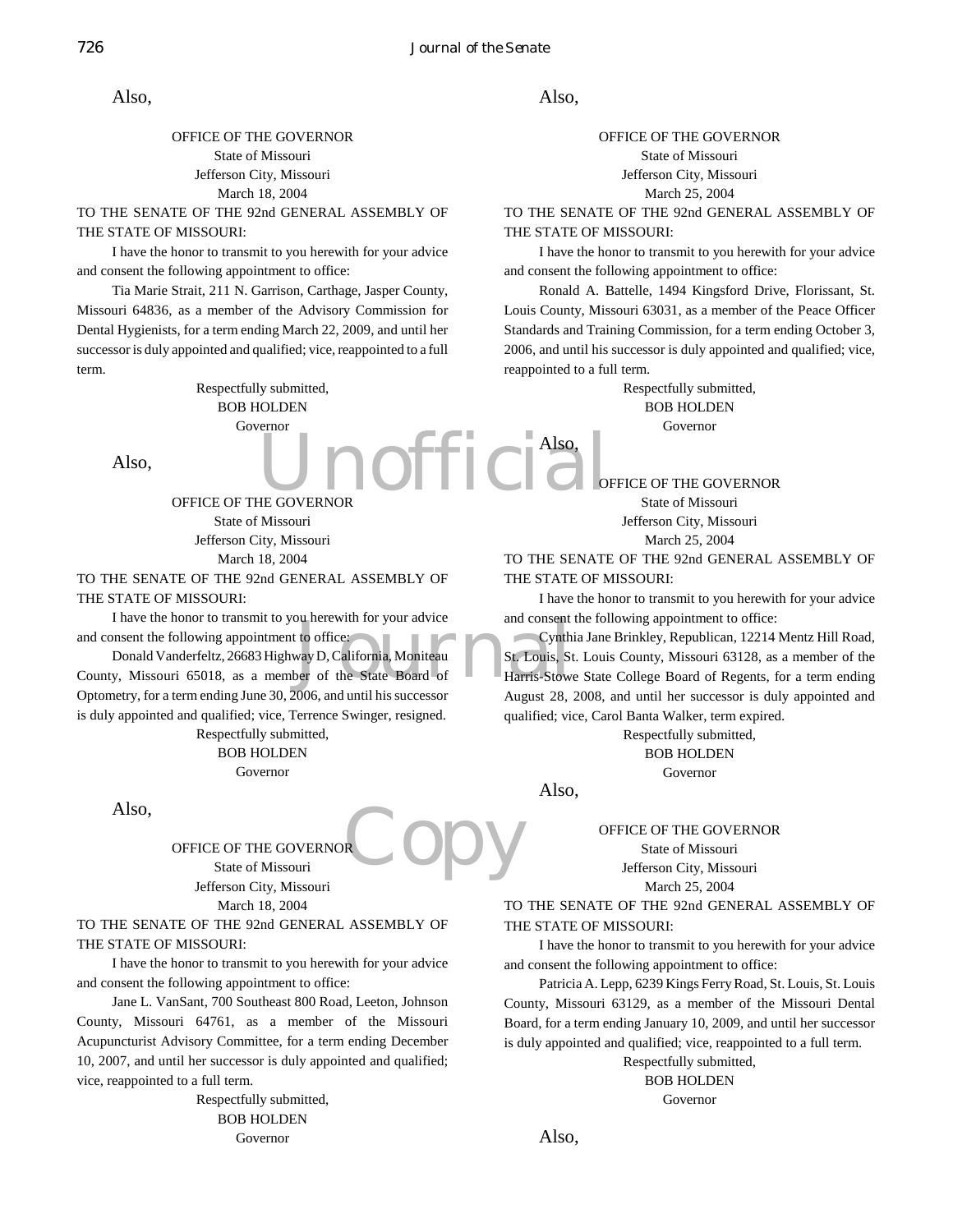#### OFFICE OF THE GOVERNOR State of Missouri Jefferson City, Missouri March 25, 2004

TO THE SENATE OF THE 92nd GENERAL ASSEMBLY OF THE STATE OF MISSOURI:

I have the honor to transmit to you herewith for your advice and consent the following appointment to office:

Danny D. Opie, 235 Highway FF, P.O. Box 89, Eldon, Miller County, Missouri 65026, as a member of the Petroleum Storage Tank Insurance Fund Board of Trustees, for a term ending February 6, 2008, and until his successor is duly appointed and qualified; vice, William H. Creech, Jr., term expired.

> Respectfully submitted, BOB HOLDEN Governor

Also,

OFFICE OF THE GOVERNOR State of Missouri Jefferson City, Missouri March 25, 2004

TO THE SENATE OF THE 92nd GENERAL ASSEMBLY OF THE STATE OF MISSOURI:

I have the honor to transmit to you herewith for your advice and consent the following appointment to office:

the State Board of Podiatric<br>t 16, 2006, and until her adjourned Lois Riney, 309 Amanda Drive, Ashland, Boone County, Missouri 65010, as public member of the State Board of Podiatric Medicine, for a term ending August 16, 2006, and until her

successor is duly appointed and qualified; vice, Mary Marjorie Hughes, term expired.

> Respectfully submitted, BOB HOLDEN Governor

Also,

OFFICE OF THE GOVERNOR State of Missouri Jefferson City, Missouri

March 25, 2004

TO THE SENATE OF THE 92nd GENERAL ASSEMBLY OF THE STATE OF MISSOURI:

I have the honor to transmit to you herewith for your advice and consent the following appointment to office:

HE GOVERNOR 2007, and until her<br>Missouri (Missouri et al., 2007, and until her<br>ity. Missouri Debbie K. Vandevender, 4301 E. 10th Street, Trenton, Grundy County, Missouri 64683, as a member of the Missouri Training and Employment Council, for a term ending August 28, 2007, and until her successor is duly appointed and qualified; vice, Patti Penny, term expired.

Respectfully submitted, BOB HOLDEN Governor

#### **INTRODUCTIONS OF GUESTS**

Senator Wheeler introduced to the Senate, Kathryn Knotts and Joni Cobb, Independence.

On motion of Senator Gibbons, the Senate adjourned under the rules.

#### SENATE CALENDAR  $\overline{\phantom{a}}$

FORTY-FOURTH DAY–TUESDAY, MARCH 30, 2004  $\overline{\mathbf{L}}$ 

#### FORMAL CALENDAR

#### HOUSE BILLS ON SECOND READING

HB 904-Luetkemeyer HCS for HB 1192 HS for HCS for HB 1566-Stefanick HB 1317-Kingery, et al HB 996-Dusenberg, et al HB 1187-Ervin, et al

HB 1188-Lipke, et al HCS for HB 985 HCS for HB 1136 HCS for HB 1288 HCS for HB 1347 HCS for HB 1456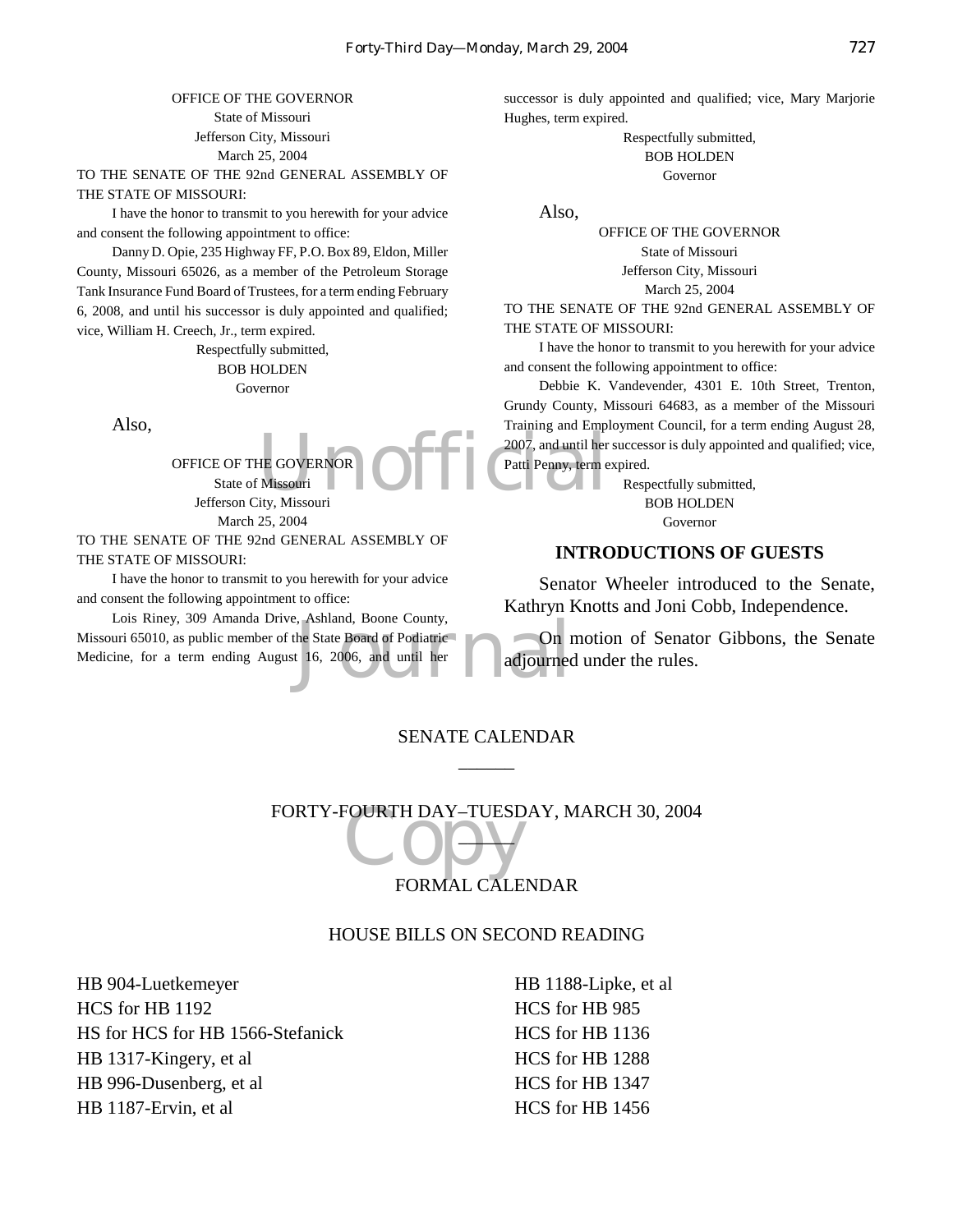#### THIRD READING OF SENATE BILLS

SS for SS for SCS for SB 715-Childers and Caskey (In Fiscal Oversight) SCS for SB 988-Steelman (In Fiscal Oversight) SS for SS for SCS for SB 1122-Shields SS for SS for SCS for SB 1371-Kinder, et al

#### SENATE BILLS FOR PERFECTION

SB 1234-Mathewson and Childers, with SCS SJR 40-Stoll

SB 817-Kennedy and Griesheimer, with SCS

SB 1124-Goode and Steelman, with SCS

SB 1128-Cauthorn, with SCS SJR 24-Caskey and Bartle, with SCS

SB 1370-Nodler

- SJR 41-Kinder, et al, with SCS
- SB 717-Childers
- SB 1183-Dolan, with SCS
- SB 1254-Klindt, with SCS
- SB 1171-Griesheimer, et al, with SCS

SCS<br>Le, with SCS OFFICSB 1213-Ste SB 1116-Stoll, with SCS SB 1355-Days SB 810-Klindt, with SCS SB 728-Steelman, with SCS SB 1198-Russell, with SCA 1 SB 1213-Steelman and Gross, with SCS SB 1159-Foster and Dougherty SB 807-Loudon SB 1023-Griesheimer SB 1166-Caskey SB 1076-Caskey

## JO INFORMAL CALENDA INFORMAL CALENDAR

#### SENATE BILLS FOR PERFECTION

Copy's SB 710-Goode and Bray, with SCS SBs 738 & 790-Loudon, with SCS SB 755-Shields, with SCS SB 809-Klindt, with SCS (pending) SB 856-Loudon, with SCS SB 933-Yeckel, et al SB 989-Gross, et al, with SCS (pending) SB 990-Loudon, with SCS SBs 1069, 1068, 1025, 1005 & 1089-Gross and Griesheimer, with SCS, SS for SCS, SA 2 & SA 2 to SA 2 (pending)

SB 1081-Kinder, et al, with SCS, SS for SCS & SA 8 (pending) SB 1138-Bartle SB 1180-Shields and Kinder, with SCS SB 1220-Caskey, with SCS SB 1232-Clemens, et al, with SCS (pending) SBs 1233, 840 & 1043-Dolan, with SCS

#### HOUSE BILLS ON THIRD READING

HB 969-Cooper, et al, with SA 1 (pending) (Bartle)

HCS for HB 1182, with SCS (Klindt)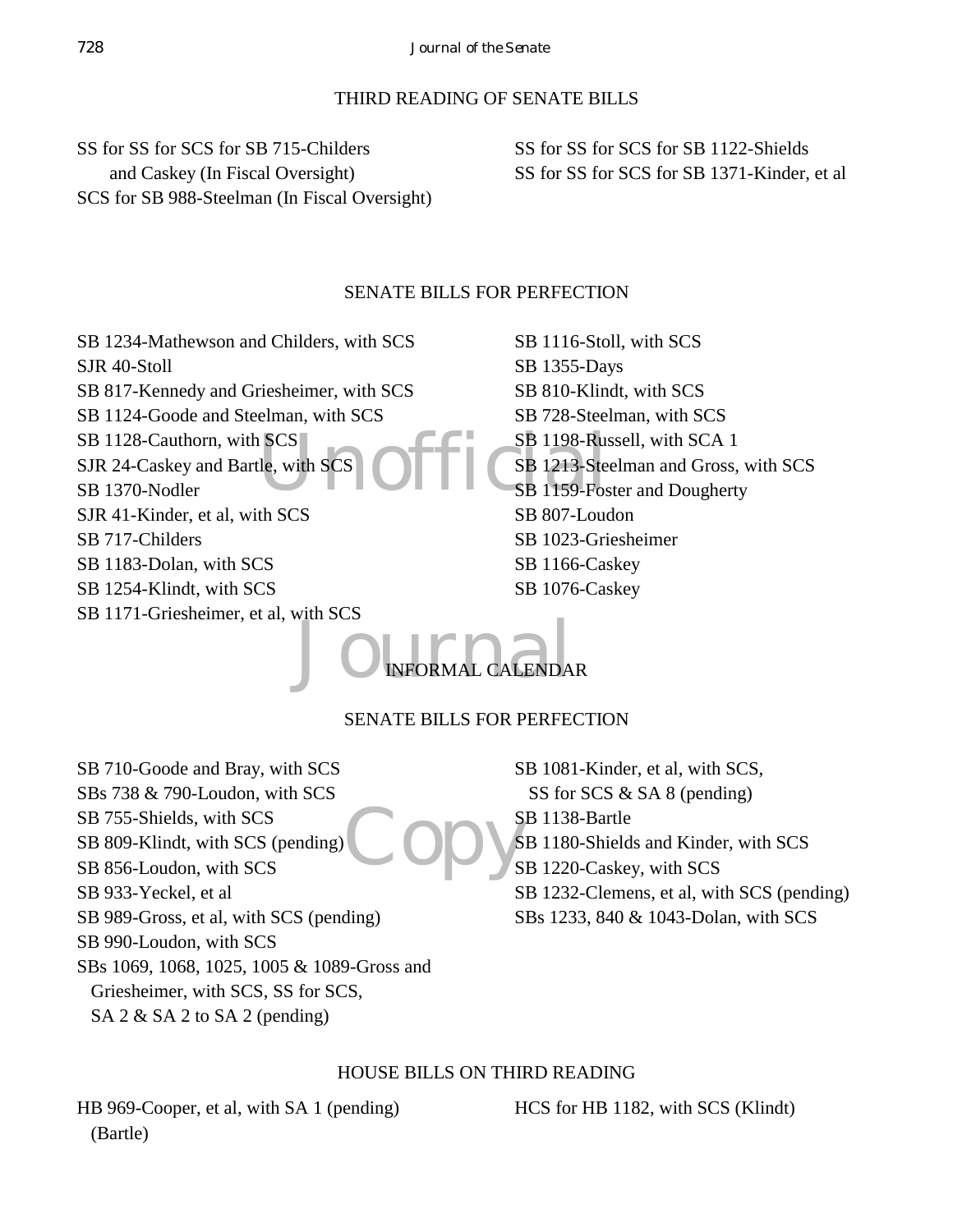#### CONSENT CALENDAR

Senate Bills

Reported 2/9

SB 741-Klindt

Reported 3/1

SCS for SB 1212-Wheeler and Russell (In Fiscal Oversight)

SCS for SBs 1085 & 800-Foster, et al (In Fiscal Oversight)

Reported 3/8

**Unofficial** SB 1215-Griesheimer, with SCS (In Fiscal Oversight)

Reported 3/15

SB 1269-Yeckel, with SCS SB 1329-Griesheimer SB 1331-Gibbons, with SCS SB 1338-Callahan SB 1344-Champion SB 1391-Foster SB 961-Champion, with SCS SB 987-Quick, with SCS SB 1155-Cauthorn, with SCS SB 901-Goode, with SCS SB 1091-Klindt, with SCS SB 1323-Shields SB 941-Coleman, with SCS SB 1189-Scott, with SCS SB 1242-Wheeler SB 847-Bland

Journ<sup>SB 1265</sup> Copy's SB 1311-Wheeler SB 1195-Klindt, with SCS SB 1066-Steelman, with SCS SB 1265-Bartle, with SCS SB 1211-Wheeler SB 1247-Dougherty and Kennedy, with SCS SB 983-Quick, with SCS SB 842-Childers SB 1320-Kinder SB 1322-Mathewson SB 972-Stoll, with SCS SB 1336-Kennedy and Dougherty, with SCS SB 1287-Griesheimer, with SCS SB 1365-Yeckel, et al, with SCS SB 1285-Wheeler

#### BILLS IN CONFERENCE AND BILLS CARRYING REQUEST MESSAGES

In Conference

SS for SCS for SB 730-Gross, with HS for HCS, as amended

SB 739-Klindt, with HCS, as amended HCS for HB 1014, with SCS, as amended (Russell)